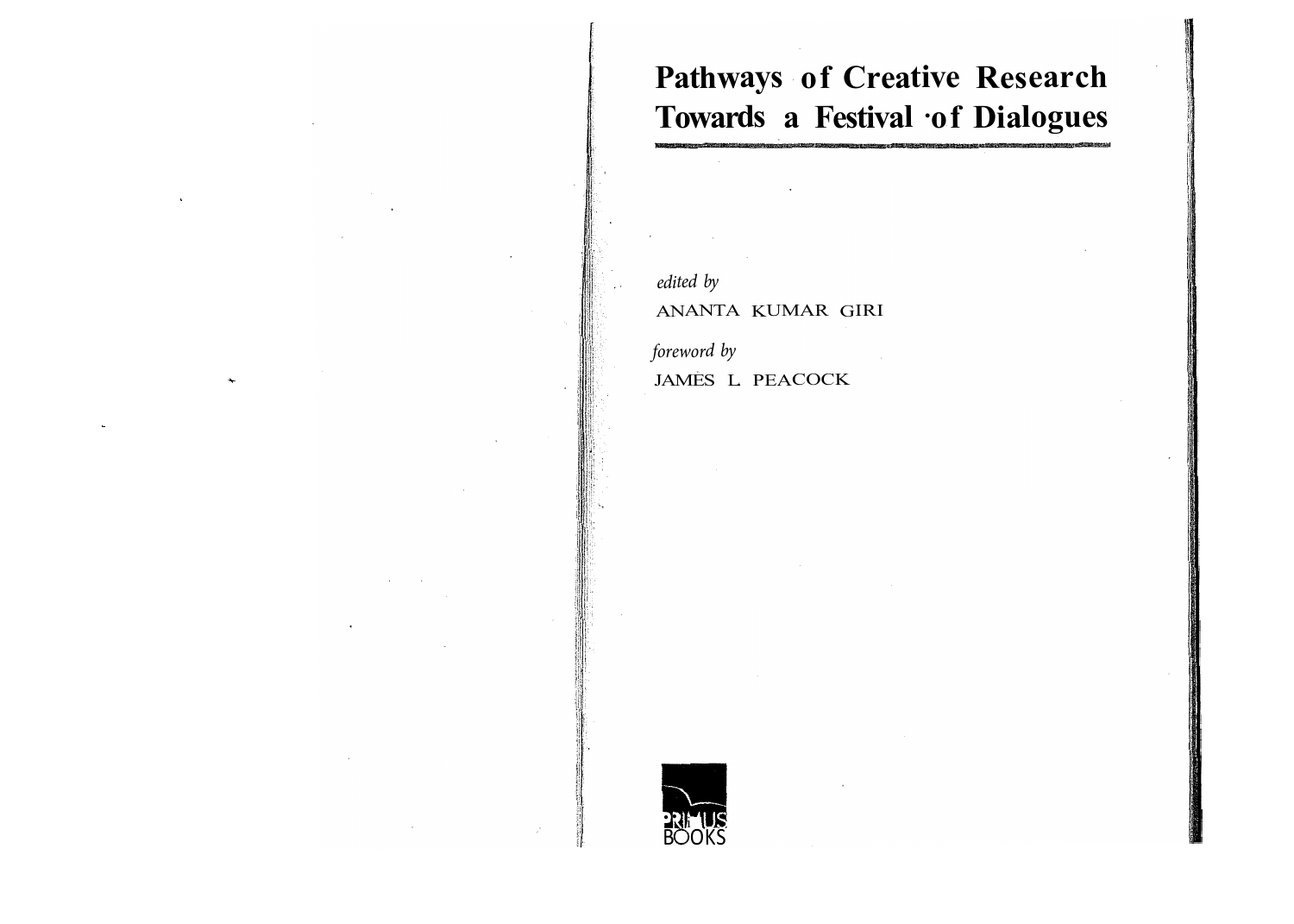#### **PRIMUS BOOKS**

*An imprint* ef *Raina Sagar P. Ltd.*  Virat Bhavan Mukherjee Nagar Commercial Complex Delhi 110 009

Offices at CHENNAI LUCKNOW AGRA AHMEDABAD BANGALORE COIMBATORE DEHRADUN GUWAHATI HYDERABAD JAIPUR KANPUR KOCH! KOLKATA MADURA! MUMBAI PATNA RANCHI VARANAS!

*© A11a11ta Kumar Girifor Editorial selection 2017*  © *Indi11id11al co11trib11tors for their respecti11e essays 2017* 

All rights reserved. No part of this publication may be reproduced, stored in a retrieval system or transmitted, in any form or by any means, without the prior permission in writing from Primus Books, or as expressly permitted by law, by licence, or under terms agreed with the appropriate reproduction rights organization. Enquiries concerning reproduction outside the scope of the above should be sent to Primus Books at the address above.

*First published 2017* 

ISBN: 978-93-84082---05-5 (hardback) ISBN: 978-93-86552-18-1 (POD)

Published by Primus Books

Laser typeset by Sai Graphic Design Paharganj, New Delhi 110 055

Printed at Replika Press Pvt. Ltd.

This book is meant for educational and learning purposes. The author(s). of the book has/have taken all reasonable care to ensure that the contents of the book do not violate any existing copyright or other intellectual property rights of any person in any manner whatsoever. In the event the author(s) has/have been unable to track any source and if any copyright has been inadvertently infringed, please notify the publisher in writing for corrective action.

*For*  PROFESSOR T.K. OOMMEN RACHEL CORRIE OVE JACOBSEN *and*  SURESH CHANDRA SHUKLA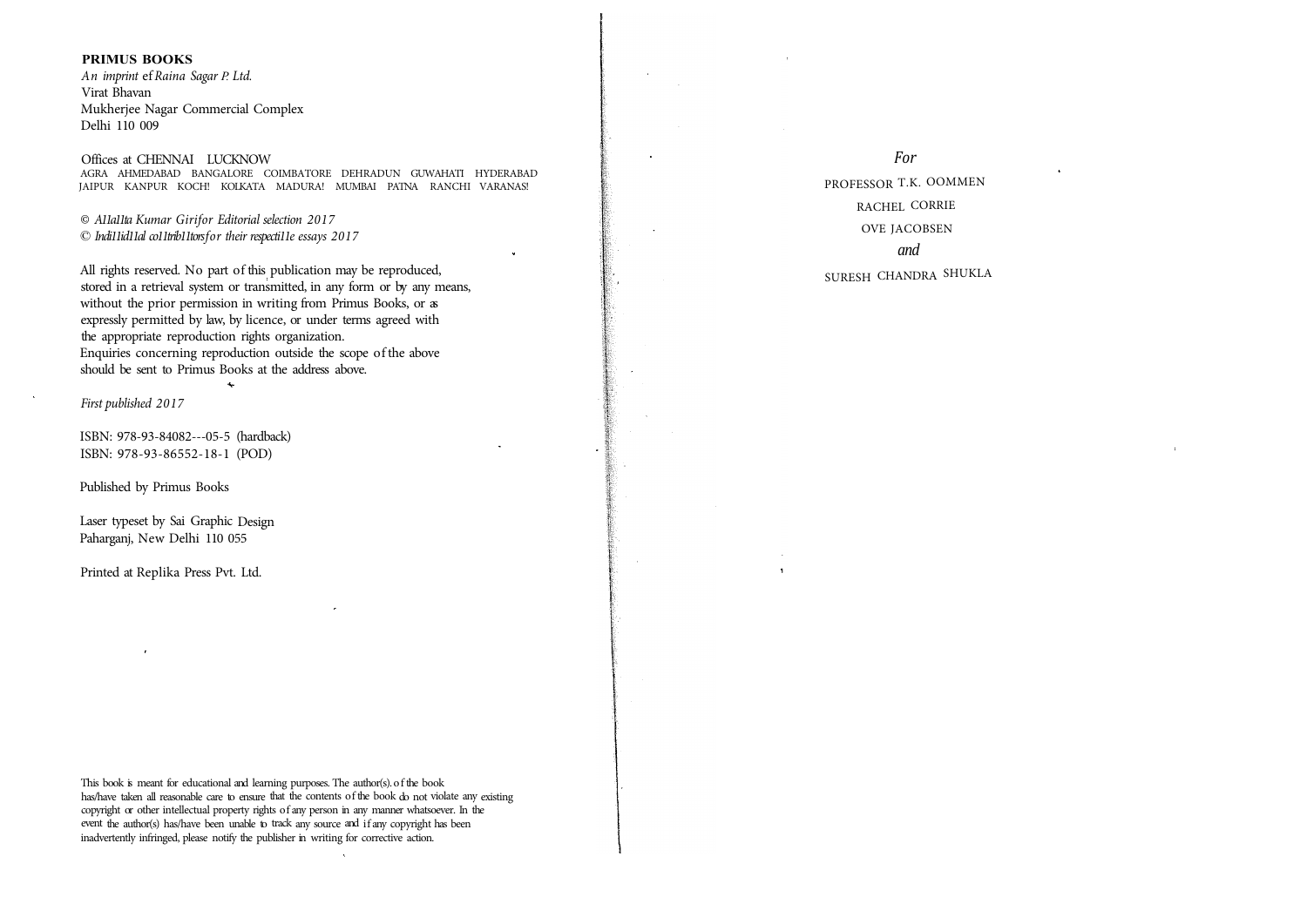# Afterword

**w** 

# *Towards a Rationality of Mystery: The Calling of Robust Ignorance*

MARCUS BUSSEY and MIRIAM SANNUM

There is little doubt that today one stands in the shadow of the great intellectual legacy of European rationalism/ empiricism. It is clear that this tradition has broken many erstwhile limits to set human social, intellectual and technological energies free.Yet this tradition has also come at a cost<sup>p</sup>lanetary environmental deterioration, 1iew forms of predatory imperialism, a loss of diversity and meaning-and this cost calls to all of those who care for this world and its human and other-than-human inhabitants to do something bold on *behalf* ef, *for* and also *with* this planet and its vibrant forms. One is required to be bold to chart new pathways into multiple futures. But how does one do that when the future cannot be read? Well, *plans* are needed and one needs *ideas* and one needs *scouts* to run ahead to explore possibilities. This book offers one such plan, a constellation of ideas and brings together a group of scouts charting news futures in creative research.

The plan needs to be loose and open-and such is Giri's idea of an ontological epistemology of participation. Such an epistemology is celebratory, a festival of encounters. This concept has both a personal and s9ci;,il dimension. At the personal level' one can no longer escape from the necessity to engage in the *self-cultivation* needed to ground a reoriented epistemology of practice and co-creation. In this re-orientation the locus of knowing is seen to be shifting from the observer to the observerobserved, from the all-seeing eye to act of co-creating. Also found here is the double entendre of engagement with civilizational insights beyond the Western episteme.The Orient calls, thus a reorientation is emerging.Yet of course the Orient, as Edward Said (1995) reminded one, is not just the old east that dances in (haunts) the Western imagination-ultimately it is the Other. This other is the counterpoint and collaborator in what is yet to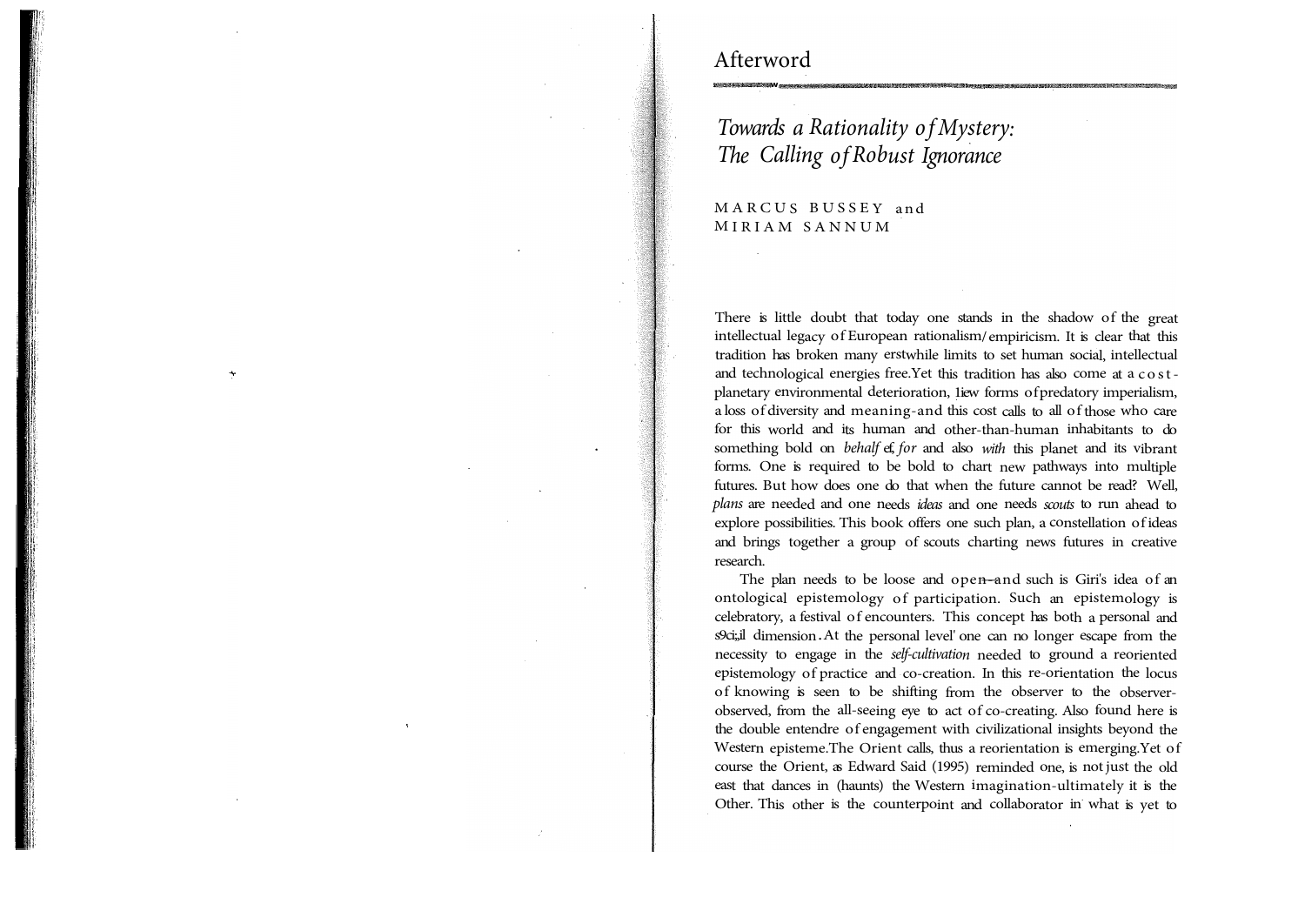#### 464 Marcus Bussey, Miriam Sannum

come. It lies beyond the horizon yet one should approach it filled with curiosity and hope.

This curiosity and hope fuel new pathways of creative research. This curiosity is a human attribute that has always leads one to look beyond, whilst the hope is a practical process of not accepting the limits given by any current hegemony (Bussey 2013). This is a calling for practical optimism in a time when hope seems somewhat diminished, even dangerous. And of course hope can be a problem. If one hopes clever people will find solutions to all problems, one is misguided. If one hopes that some new configuration of technology will change the rules of the current global problematique. they are misguided. If they hope that some divine intervention will save the earth they are misguided. All this must be done together and more: the limitations of passive hope have to be transcended.

Yet what remains if hope is abandoned? Or, more importantly, if one is abandoned by hope? This is not a time to cast hope aside. Instead hope requires something-effort, imagination and engagement. It demands practical, creative, resourceful and dangerous explorations into how the limits are approached, to knowing this world inherent in the current paradigm. It calls for a constructive optimism based on a practical hope that takes traditions and extends them in new ways. Such continuity draws on the enabling traditions so ably tapped in the chapters in this book, from Gandhi to Gadamer, Illich to Wilber and more. This creative and transformational traditionalism<sup>1</sup> is vital to any rethinking of research. It calls for new narratives based on the co-creative and spiritual possibilities inherent to the very limits faced. It invites in the energy and possibilities of joyful collaborations with the multitude that inhabit the ontological field. It calls to the self-cultivation of inter-knowing the world through a hopeful inquiry into its possibilities. Such a knowing is about acceptance and dancing together rather than about order and definition; such a knowing embraces the non-knowing that always accompanies the act of research and provides the substrata of inter-knowing at the heart of an ontological epistemology of participation.

So any plan must be open ended, inclusive and, we would argue, joyful. The idea central to this book of essays is the offering of a soft ontology of *intimacy*.<sup>2</sup> Intimacy is inherent to knowing as one cannot truly know without having merged with the known in a generative act (Bussey 2014). This is a kind of loving that trusts the dynamics of knowing to allow cocreation to emerge from the stepping into knowing. To step into knowing requires the cultivation of a robust ignorance<sup>3</sup>. People are not prisoners of ignorance but guests. Ignorance is not darkness to researchers cultivating the soft ontology of practical hope. This kind of ignorance eschews fear and the clinging to past modes of being that limit the heart and distort thought (Sarkar 1982). What is pointed to here is an open, exciting ignorance that offers the basis for rethinking, reorienting and re-enchanting this world and people's relationship to it.

Traditionally ignorance has been used in research to explore what is known and what is not known. Consider Ph.D. and this is the kind of ignorance at work. Robust ignorance reaches beyond this known unknown to an engagement with the negative space implicit to all epistemological positions: the unknown unknowns. In this way it is acknowledged that there is a revealed way (known unknowns) and the silence (unknown unknowns) that surrounds that which is excluded from any dominant rationality. Robust ignorance brings in mystery as a way of understanding this negative space. It is like the Japanese word ma, which refers to spaces or intervals between visible, structural elements. There is a kind of Zen mind at work here. This quality invokes a tolerance for uncertainty (see Shah's Chapter 10), that develops into a robust engagement moving from the known elements of any context to the many mysterious 'unknown' things that bring magic to the inhabited worlds.

Magic refers to the mystery at the heart of things. This calls for skills in research that relate to the self-cultivation so dear to Giri's project. To go inward, to contemplate and reflect and then act and test are part of this process of cultivation. It is a form of meditative enquiry moving beyond the formal to the informal, beyond the external to the interior domains of reflection as action inquiry. This book offers many approaches to such selfcultivation and the research it engenders. In addition, tools such as visioning, deep listening, engagement with the creative arts, spiritual and meditative practices, experiential research, ensemble learning, social sculpturing, and play all have their own capacity to extend the robust ignorance at the heart of the rationality of mystery. Reason in this context becomes non-linear and intuitive. It functions by navigating and generating networks that work into the unknown, unknowns that punctuate reality.

The scouts in this programme of self-cultivation and co-creation are seekers and collaborators across-between-beyond fields of enquiry, often described as 'disciplines', who explore new modalities of research into humanity's relationship with this world. This volume offers some fascinating possibilities in this regard, enacting the ontological sociality Giri calls for. Such explorations are layered-both tentative and assertive, open and creative. They invite possibilities rather than mandating any specific alternative. They involve engagement, as Giri argues in Chapter 2, with theory as a process of closure, with the nature of any given reading of the social as the context for theory and also with the relationship of the theorymaker (a kind of psychotic/paranoid modernist God) with the act of theorizing. In this regard, theory as Theory is overthrown and a new theory